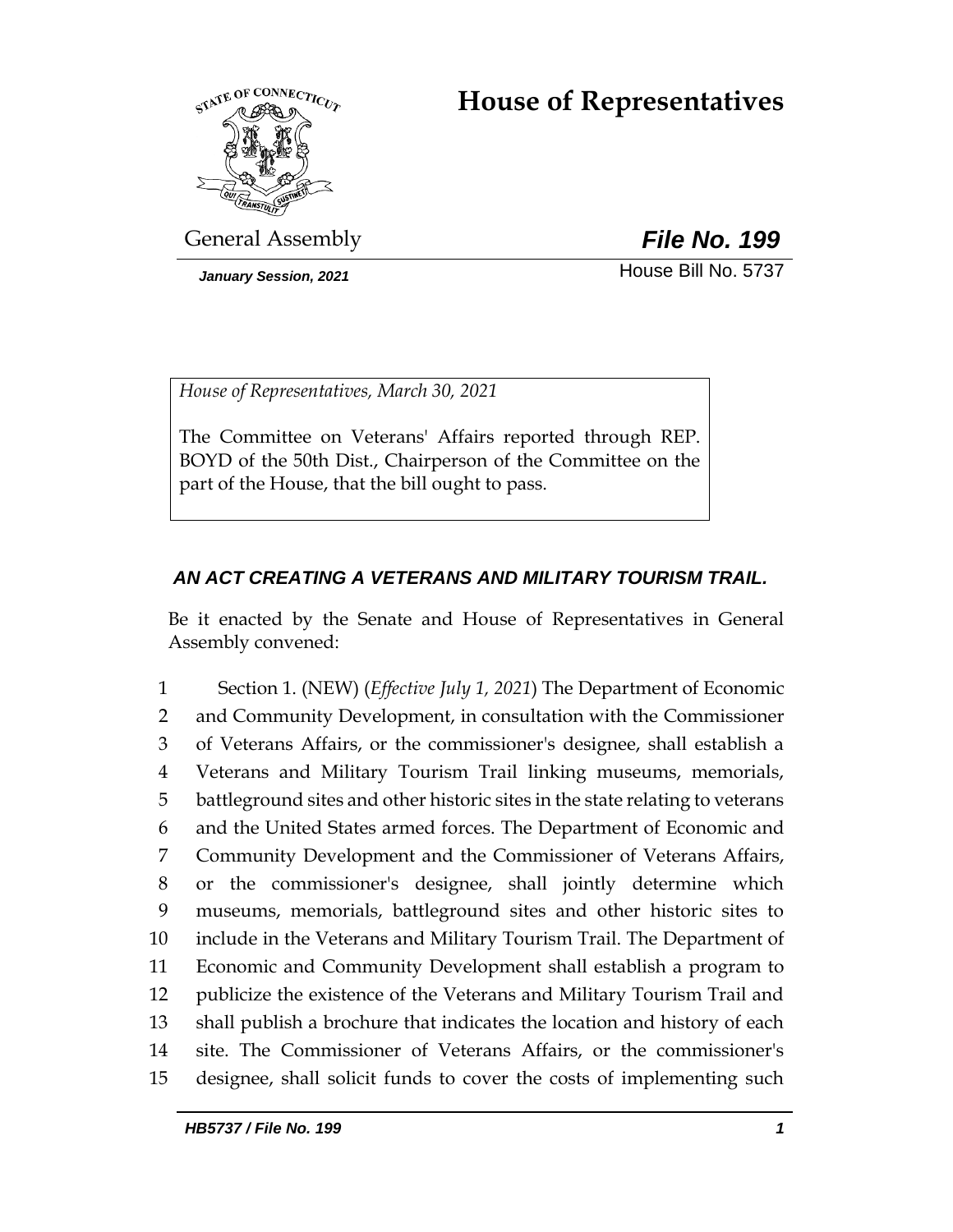## 16 program and brochure.

This act shall take effect as follows and shall amend the following sections:

| Section 1 | 2021<br>July 1 | New section |
|-----------|----------------|-------------|
|           |                |             |

*VA Joint Favorable*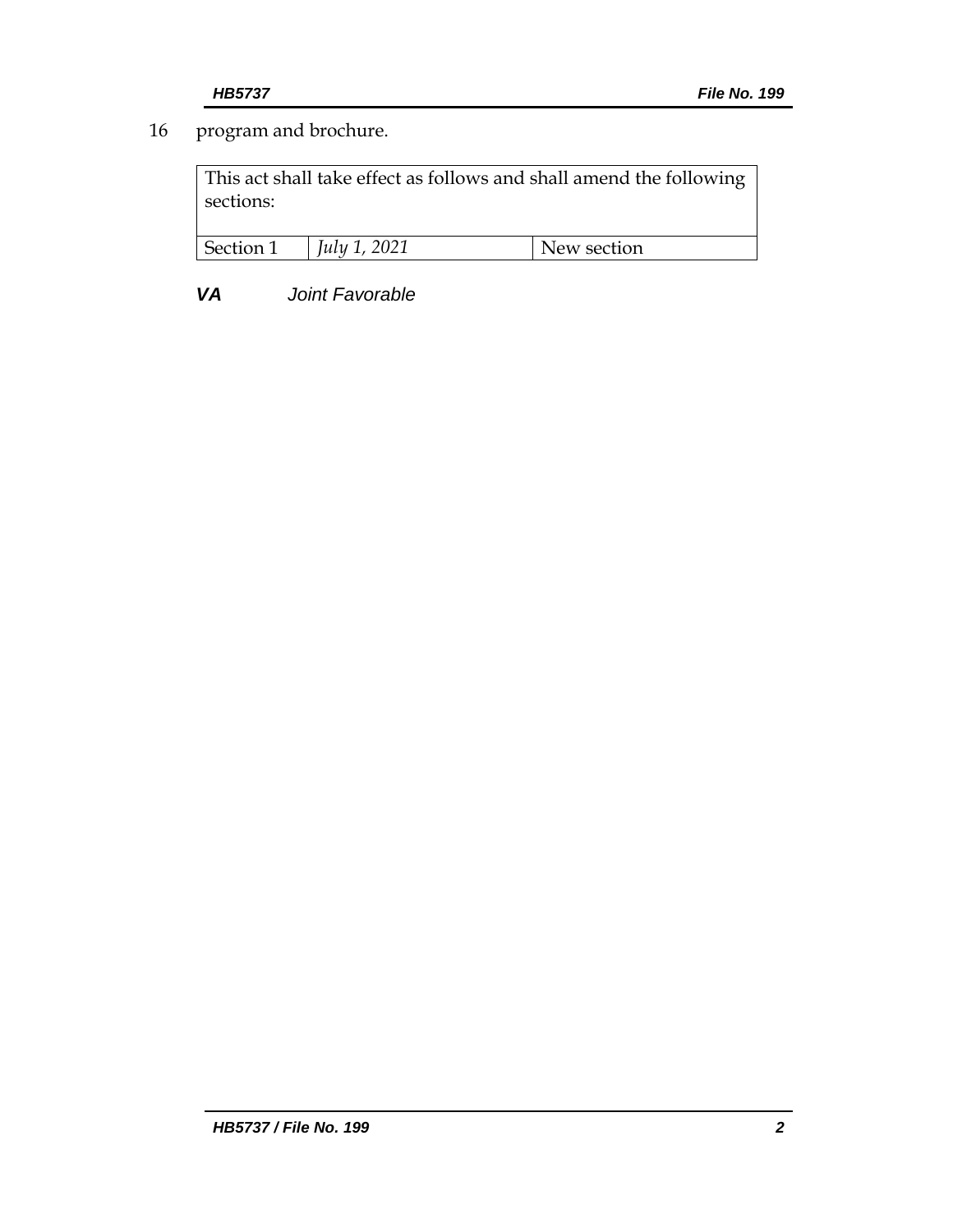*The following Fiscal Impact Statement and Bill Analysis are prepared for the benefit of the members of the General Assembly, solely for purposes of information, summarization and explanation and do not represent the intent of the General Assembly or either chamber thereof for any purpose. In general,*  fiscal impacts are based upon a variety of informational sources, including the analyst's professional *knowledge. Whenever applicable, agency data is consulted as part of the analysis, however final products do not necessarily reflect an assessment from any specific department.*

### *OFA Fiscal Note*

#### *State Impact:*

| <b>Agency Affected</b>       | <b>Fund-Effect</b> | $FY$ 22 \$                      | FY 23 \$ |
|------------------------------|--------------------|---------------------------------|----------|
| Department of Economic $\&$  | Tourism Fund -     | up to $50,000$   up to $10,000$ |          |
| <b>Community Development</b> | Cost               |                                 |          |

#### *Municipal Impact:* None

#### *Explanation*

Implementing the tourism trail that the bill requires is anticipated to cost up to \$50,000 to cover start-up costs and then up to \$10,000 annually thereafter to maintain the trail. These estimates assume the Department of Economic and Community Development is able to leverage existing state resources to conduct the necessary historical research, build out and host a commercial website, design and produce printed materials.

### *The Out Years*

The annualized ongoing fiscal impact identified above would continue into the future subject to inflation.